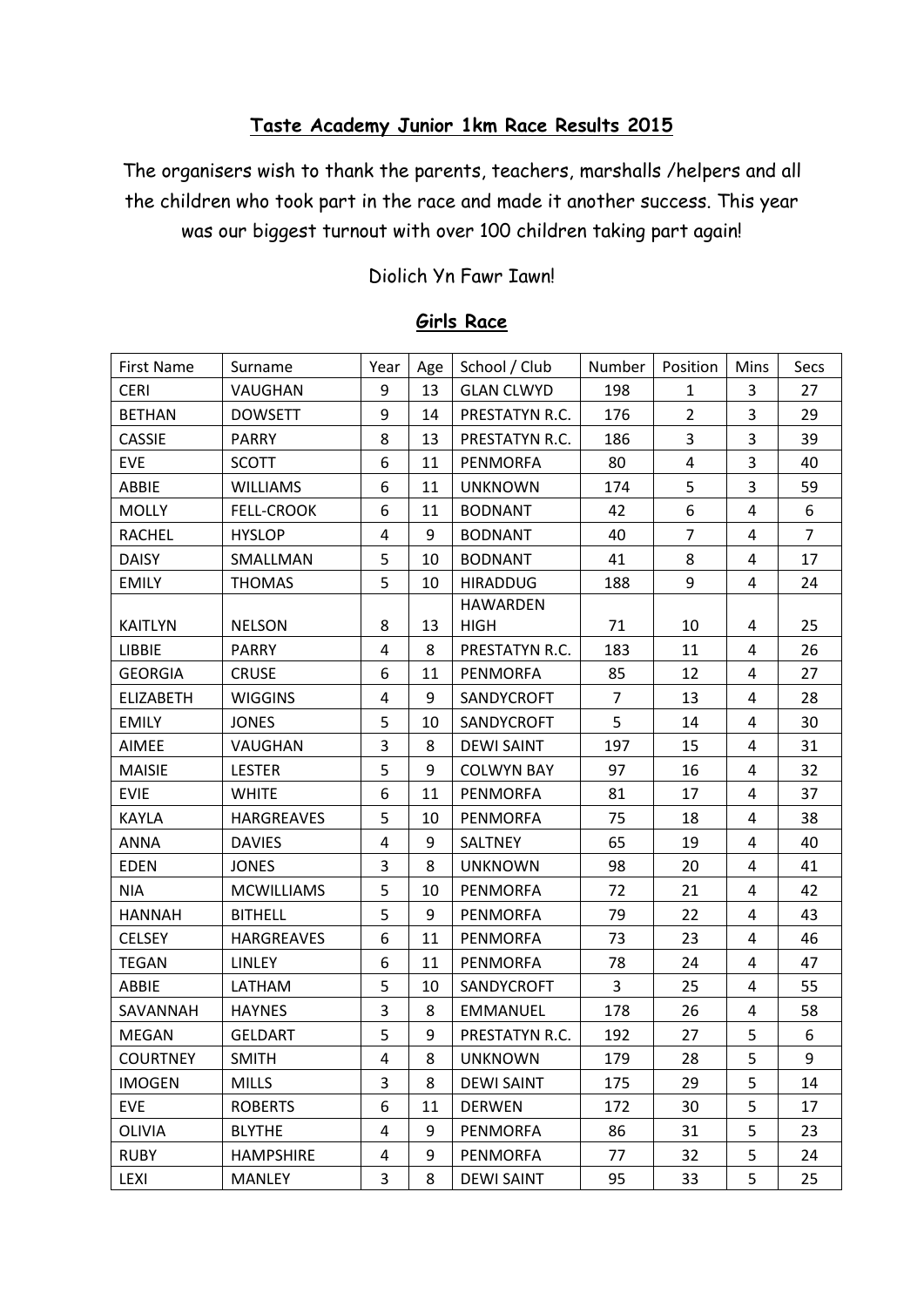| <b>KATY</b>        | <b>MARSDEN</b>                   | 3              | 8  | <b>BODNANT</b>  | 43             | 34 | 5              | 27             |
|--------------------|----------------------------------|----------------|----|-----------------|----------------|----|----------------|----------------|
| <b>TAYLOR</b>      | ELLIS-EDMONDS                    | $\overline{4}$ | 9  | <b>CASTELL</b>  | 189            | 35 | 5              | 28             |
| <b>KELSEY</b>      | SWANN                            | 5              | 10 | <b>EMMANUEL</b> | 190            | 36 | 5              | 31             |
| <b>MILLIE</b>      | <b>MARKL</b>                     | $\overline{4}$ | 8  | <b>MELYD</b>    | 182            | 37 | 5              | 32             |
| <b>RUBY</b>        | <b>BICKERSTAFF</b>               | 4              | 9  | <b>PENMORFA</b> | 74             | 38 | 5              | 33             |
| <b>AMMIE</b>       | <b>WHITTAKER</b>                 | 9              | 14 | PRESTATYN R.C.  | 194            | 39 | 5              | 37             |
| CARLA              | SHAW                             | 5              | 11 | <b>EMMANUEL</b> | 165            | 40 | 5              | 43             |
| <b>BROOKE</b>      | <b>KENNEDY</b>                   | $\cdot$        | ?  | <b>PENMORFA</b> | 180            | 41 | 5              | 48             |
| AMELIA             | <b>JONES</b>                     | 3              | 8  | <b>DYSERTH</b>  | 187            | 42 | 5              | 49             |
| <b>KEIRA</b>       | <b>JOHNSTON</b>                  | 3              | 8  | SANDYCROFT      | $\overline{2}$ | 43 | 5              | 50             |
| <b>KEELEY</b>      | <b>ROEBUCK</b>                   | $\overline{4}$ | 9  | <b>PENMORFA</b> | 83             | 44 | 5              | 51             |
| <b>AMELIA</b>      | PAUL                             | 5              | 9  | SANDYCROFT      | 8              | 45 | 5              | 57             |
| <b>EMILIE</b>      | <b>STUKONYTE</b>                 | $\overline{4}$ | 9  | <b>PENMORFA</b> | 84             | 46 | 5              | 58             |
| <b>CHLOE</b>       | <b>DAVIES</b>                    | 3              | 8  | SANDYCROFT      | 9              | 47 | 6              | 0              |
| <b>JESSICA</b>     | <b>WITHAM</b>                    | 3              | 8  | LLYWELYN        | 100            | 48 | 6              | $\mathbf{1}$   |
| <b>ROSALIA</b>     | PELLEGRINI                       | 4              | 9  | SANDYCROFT      | 6              | 49 | 6              | 9              |
| <b>CHLOE</b>       | <b>WHITE</b>                     | 6              | 11 | <b>PENMORFA</b> | 76             | 50 | 6              | 11             |
| <b>BETHAN</b>      | <b>JONES</b>                     | 5              | 10 | PENMORFA        | 82             | 51 | 6              | 19             |
| <b>EMILY</b>       | <b>WILLIAMS</b>                  | 4              | 9  | SANDYCROFT      | 11             | 52 | 6              | 45             |
| <b>HANNAH</b>      | <b>DURKIN</b><br><b>KARLSSON</b> | 4              | 8  | SANDYCROFT      | 13             | 53 | 6              | 47             |
| <b>CHLOE</b>       | PHILLIPSON                       | 3              | 8  | <b>EMMANUEL</b> | 163            | 54 | $\overline{7}$ | 3              |
| <b>RACHAEL</b>     | <b>BUTLER</b>                    | 3              | 8  | <b>EMMANUEL</b> | 185            | 55 | $\overline{7}$ | 8              |
| <b>HOLLY</b>       | <b>VYSE</b>                      | 5              | 9  | SANDYCROFT      | $\mathbf{1}$   | 56 | $\overline{7}$ | 55             |
| <b>JODIE</b>       |                                  |                |    |                 |                |    |                |                |
| REBECCA            | <b>FRITH</b>                     | 4              | 9  | SANDYCROFT      | 12             | 57 | $\overline{7}$ | 58             |
| <b>KIRSTY</b>      | <b>SINCLAIR</b>                  | 6              | 10 | <b>BODNANT</b>  | 39             | 58 | 8              | 10             |
| <b>NAOMI</b>       | <b>TOP</b>                       | 6              | 9  | <b>UNKNOWN</b>  | 205            | ?  | $\tilde{.}$    | ?              |
| <b>MILLIE</b>      | <b>SERGENT</b>                   | 3              | 8  | <b>EMMANUEL</b> | 162            | ?  | $\overline{?}$ | ?              |
| <b>LILY</b>        | <b>WHITBY</b>                    | 3              | 8  | LLYWELYN        | 203            | ?  | $\mathbf{S}$   | ?              |
| <b>TYLER-GRACE</b> | <b>WILLIAMS</b>                  | 3              | 8  | LLYWELYN        | 202            | ?  | $\overline{?}$ | $\overline{?}$ |

Please note the bottom girls entered on the night but were not present at the finish line. If any of them took part in the race please notify the race organisers by emailing deanlongley83@gmail.com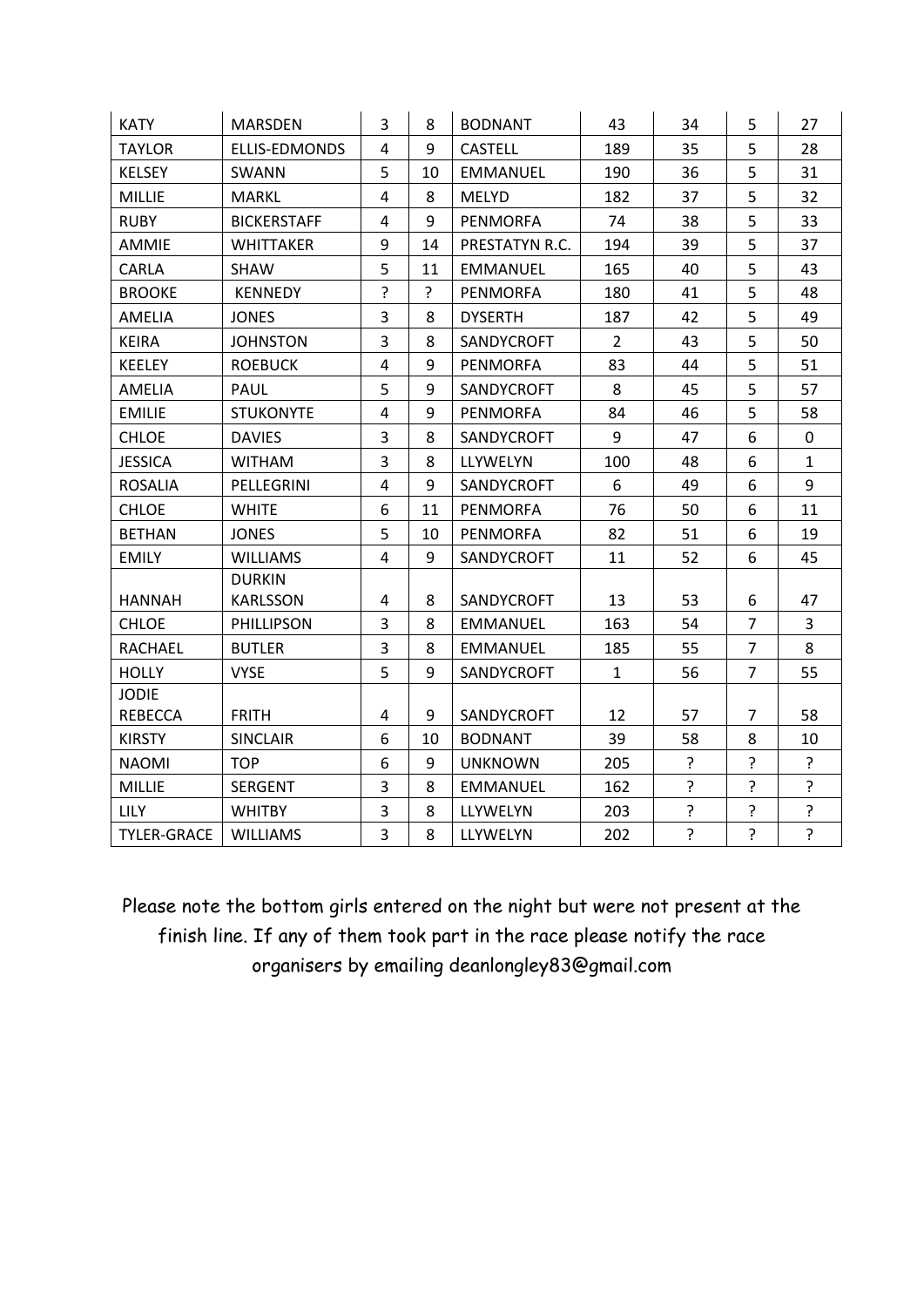# **Boys Race**

| <b>First Name</b>     | <b>Surname</b>   | Year                    | Age | School / Club      | <b>Number</b> | <b>Position</b> | <b>Mins</b>    | <b>Secs</b> |
|-----------------------|------------------|-------------------------|-----|--------------------|---------------|-----------------|----------------|-------------|
| ZAK                   | <b>VYSE</b>      | 6                       | 11  | SANDYCROFT         | 14            | 1               | 3              | 34          |
| <b>ROMAN</b>          | <b>HODGSON</b>   | 5                       | 10  | TRELAWNYD          | 92            | $\overline{2}$  | 3              | 35          |
| <b>IEAUN</b>          | <b>JONES</b>     | $\overline{7}$          | 12  | <b>UNKNOWN</b>     | 181           | 3               | 3              | 47          |
| <b>BENJAMIN</b>       | <b>FARLEY</b>    | 5                       | 10  | <b>SANDYCROFT</b>  | 35            | 4               | 3              | 48          |
| <b>MAX</b>            | <b>GILBERT</b>   | $\overline{\mathbf{4}}$ | 9   | <b>PENMORFA</b>    | 89            | 5               | 3              | 49          |
| <b>EVAN</b>           | <b>BRAMLEY</b>   | 6                       | 11  | YSGOL Y LLYS       | 196           | 6               | 3              | 53          |
| <b>MATTHEW</b>        | <b>YEOMANS</b>   | $\overline{7}$          | 12  | <b>GLAN CLWYD</b>  | 191           | $\overline{7}$  | 3              | 55          |
| <b>RYAN</b>           | <b>WHITTAKER</b> | $\overline{7}$          | 11  | PRESTATYN          | 99            | 8               | $\overline{4}$ | 3           |
| KAI                   | <b>ALLEN</b>     | 4                       | 9   | <b>BODNANT</b>     | 48            | 9               | 4              | 9           |
| <b>CHARLIE</b>        | MCCAUSLAND       | 5                       | 10  | <b>BODNANT</b>     | 47            | 10              | 4              | 11          |
| <b>TONY</b>           | <b>LEE</b>       | 4                       | 9   | SANDYCROFT         | 27            | 11              | 4              | 13          |
| <b>RHYS</b>           | <b>SHANKS</b>    | 4                       | 9   | <b>BODNANT</b>     | 53            | 12              | 4              | 14          |
| <b>JACK</b>           | PHELAN           | 3                       | 8   | <b>EMMANUEL</b>    | 159           | 13              | 4              | 15          |
|                       |                  |                         |     | <b>HAWARDEN</b>    |               |                 |                |             |
| <b>OWAIN</b>          | <b>WILKINSON</b> | 5                       | 10  | <b>VILLAGE</b>     | 63            | 14              | 4              | 16          |
| <b>JOSHUA</b>         | <b>GRUBBE</b>    | 4                       | 9   | SANDYCROFT         | 26            | 15              | 4              | 17          |
|                       |                  |                         |     | <b>HAWARDEN</b>    |               |                 |                |             |
| <b>AARON</b>          | <b>BIRCH</b>     | 5                       | 9   | <b>VILLAGE</b>     | 62            | 16              | 4              | 18          |
| <b>ETHAN</b>          | <b>WITHAM</b>    | 6                       | 11  | LLYWELYN           | 199           | 17              | $\overline{4}$ | 20          |
| SAMUEL<br><b>MARK</b> | <b>JONES</b>     | 5                       | 10  | <b>PENMORFA</b>    | 88            | 18              | 4              | 21          |
| <b>ROAN</b>           | PRITCHARD        | 6                       | 11  | <b>UNKNOWN</b>     | 201           | 19              | $\overline{4}$ | 22          |
| LIAM                  | <b>ASTLEY</b>    | 4                       | 9   | <b>PENMORFA</b>    | 87            | 20              | 4              | 24          |
| <b>RILEY</b>          | <b>HEYWOOD</b>   | 4                       | 9   | <b>BRYN HEDYDD</b> | 200           | 21              | $\overline{a}$ | 25          |
| <b>KENZIE</b>         | <b>NELSON</b>    | 5                       | 9   | SANDYCROFT         | 70            | 22              | $\overline{4}$ | 26          |
| <b>MATTHEW</b>        | <b>BRENNON</b>   | 6                       | 11  | <b>EMMANUEL</b>    | 168           | 23              | 4              | 27          |
| <b>COLIN</b>          | <b>WHITTAKER</b> | 3                       | 8   | <b>SALTNEY</b>     | 66            | 24              | 4              | 28          |
| <b>THOMAS</b>         | <b>ELLIS</b>     | 6                       | 11  | SANDYCROFT         | 19            | 25              | 4              | 30          |
| <b>JAKE</b>           | <b>FURBER</b>    | 3                       | 8   | EMMANUEL           | 177           | 26              | 4              | 31          |
| <b>MATTHEW</b>        | <b>JONES</b>     | 5                       | 10  | LLYWELYN           | 161           | 27              | 4              | 32          |
| <b>THOMAS</b>         | <b>MOSSMAN</b>   | 5                       | 10  | SANDYCROFT         | 34            | 28              | 4              | 34          |
| SAUL                  | <b>STELFOX</b>   | 6                       | 10  | SANDYCROFT         | 15            | 29              | 4              | 35          |
| <b>JACK</b>           | <b>HENDERSON</b> | 4                       | 9   | SANDYCROFT         | 16            | 30              | 4              | 36          |
| ZACH                  | <b>BRAGG</b>     | $\overline{4}$          | 8   | SANDYCROFT         | 36            | 31              | 4              | 37          |
| <b>LEON</b>           | <b>HILL</b>      | 5                       | 10  | SANDYCROFT         | 30            | 32              | 4              | 37          |
| <b>KYRAN</b>          | <b>FOULKES</b>   | 3                       | 8   | LLYWELYN           | 171           | 33              | 4              | 42          |
| <b>HAYDEN</b>         | <b>PODMORE</b>   | 5                       | 9   | SANDYCROFT         | 28            | 34              | 4              | 43          |
|                       |                  |                         |     | <b>HAWARDEN</b>    |               |                 |                |             |
| <b>JAMIE</b>          | <b>MORRIS</b>    | 4                       | 8   | <b>VILLAGE</b>     | 58            | 35              | 4              | 44          |
| LEWIS                 | <b>ELLIS</b>     | 4                       | 8   | SANDYCROFT         | 20            | 36              | 4              | 45          |
| <b>JOSHUA</b>         | <b>WILBRAHAM</b> | 4                       | 9   | SANDYCROFT         | 21            | 37              | 4              | 46          |
| ZACH                  | <b>MANLEY</b>    | 3                       | 8   | <b>DEWI SAINT</b>  | 96            | 38              | 4              | 46          |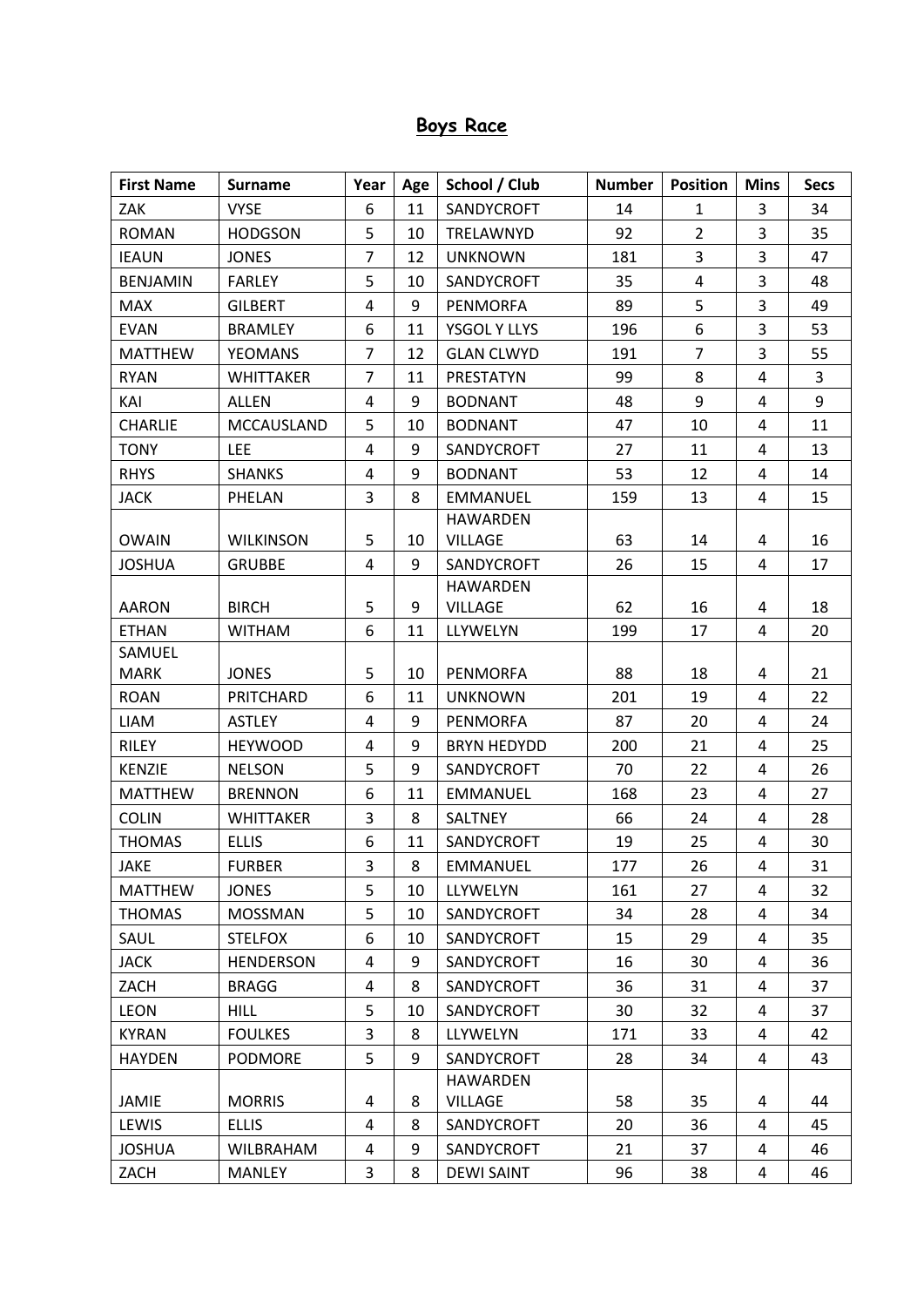| <b>JUNIOR</b>     | <b>ROBERTS</b>                  | 3              | 8  | <b>EMMANUEL</b>   | 195 | 39 | 4              | 47             |
|-------------------|---------------------------------|----------------|----|-------------------|-----|----|----------------|----------------|
| <b>JAVEN</b>      | LOW                             | 4              | 8  | PRESTATYN         | 170 | 40 | 4              | 59             |
| <b>LEO</b>        | <b>JONES</b>                    | 3              | 8  | <b>DEWI SAINT</b> | 94  | 41 | 5              | $\mathbf 0$    |
|                   |                                 |                |    | <b>HAWARDEN</b>   |     |    |                |                |
| <b>ALED</b>       | <b>WILKINSON</b>                | 3              | 8  | <b>VILLAGE</b>    | 64  | 42 | 5              | $\overline{2}$ |
| <b>RHYS</b>       | <b>WILLIAMS</b>                 | 5              | 10 | SANDYCROFT        | 38  | 43 | 5              | 3              |
| <b>LOGAN</b>      | <b>JONES</b>                    | 5              | 10 | <b>DEWI SAINT</b> | 193 | 44 | 5              | 5              |
| <b>HARRY</b>      | <b>CARTLIDGE</b>                | $\overline{4}$ | 9  | SANDYCROFT        | 25  | 45 | 5              | 10             |
| LOGAM             | <b>BONNY</b>                    | 4              | 8  | <b>EMMANUEL</b>   | 91  | 46 | 5              | 13             |
| <b>ELLIS</b>      | <b>STONE</b>                    | 4              | 9  | <b>BODNANT</b>    | 51  | 47 | 5              | 14             |
| LEWIS             | <b>JONES</b>                    | 3              | 8  | <b>DEWI SAINT</b> | 93  | 48 | 5              | 15             |
| <b>JOSH</b>       | <b>SELLARS</b>                  | 3              | 8  | <b>BODNANT</b>    | 50  | 49 | 5              | 19             |
| <b>JOSHUA</b>     | <b>KENWORTHY</b>                | 4              | 9  | SANDYCROFT        | 37  | 50 | 5              | 20             |
| <b>ALEX</b>       | <b>WILDERSPIN</b>               | 4              | 8  | SANDYCROFT        | 17  | 51 | 5              | 21             |
| <b>THOMAS</b>     | PRITCHARD                       | $\overline{4}$ | 9  | SANDYCROFT        | 23  | 52 | 5              | 22             |
| <b>IEON</b>       | <b>ROUTLEDGE</b>                | 4              | 9  | <b>BODNANT</b>    | 52  | 53 | 5              | 23             |
|                   |                                 |                |    | <b>HAWARDEN</b>   |     |    |                |                |
| <b>ALFIE</b>      | <b>MAGEE</b>                    | 3              | 8  | <b>VILLAGE</b>    | 60  | 54 | 5              | 40             |
| <b>BRENNEN</b>    | <b>TAYLOR</b>                   | 4              | 8  | <b>EMMANUEL</b>   | 184 | 55 | 5              | 44             |
| SARA              | <b>BRENNON</b>                  | 5              | 10 | <b>EMMANUEL</b>   | 166 | 56 | 5              | 52             |
|                   |                                 |                |    | <b>HAWARDEN</b>   |     |    |                |                |
| <b>HARRY</b>      | <b>MAGEE</b>                    | 3              | 8  | <b>VILLAGE</b>    | 59  | 57 | 5              | 56             |
| LEWIS             | DELANEY                         | 3              | 8  | SANDYCROFT        | 33  | 58 | 5              | 57             |
| <b>CORY</b>       | <b>ROBINSON</b>                 | 4              | 9  | SANDYCROFT        | 24  | 59 | 5              | 58             |
|                   |                                 |                |    | <b>HAWARDEN</b>   |     |    |                |                |
| <b>RALPH</b>      | <b>WILLIAMS</b>                 | 3              | 8  | <b>VILLAGE</b>    | 61  | 60 | 5              | 59             |
|                   | <b>BEACALL</b><br><b>KEEGAN</b> |                | 8  |                   | 160 | 61 |                | 17             |
| <b>LOGAN</b>      |                                 | 3<br>4         | 9  | <b>EMMANUEL</b>   |     | 62 | 6<br>6         | 33             |
| JAMIE-LEE         | <b>BRENNON</b>                  |                |    | <b>EMMANUEL</b>   | 169 |    |                |                |
| SAMUEL            | <b>TIPNEY-HICKS</b>             | 3              | 8  | <b>EMMANUEL</b>   | 173 | 63 | 6              | 34             |
| <b>REBECCA</b>    | <b>BRENNON</b>                  | 3              | 8  | EMMANUEL          | 167 | 64 | 6              | 36             |
| <b>CIAN JASON</b> | <b>BELLIS</b>                   | 4              | 8  | SANDYCROFT        | 22  | 65 | 7              | $\mathbf{1}$   |
| <b>CHARLIE</b>    | <b>FERGUSON</b>                 | 4              | 8  | SANDYCROFT        | 18  | 66 | 7              | 5              |
| <b>TYLER</b>      | <b>BONNY</b>                    | 6              | 11 | <b>EMMANUEL</b>   | 90  | 67 | $\overline{7}$ | 24             |
| JAKE              | <b>BURROUGH</b>                 | 4              | 9  | <b>BODNANT</b>    | 54  | 68 | 7              | 59             |
| <b>JOSHUA</b>     | WARD                            | 5              | 10 | <b>UNKNOWN</b>    | 204 | 69 | 8              | 6              |
| <b>KIERAN</b>     | <b>HILL</b>                     | 5              | 10 | SANDYCROFT        | 32  | 70 | 8              | 46             |
| <b>KIERON</b>     | <b>BECKETT</b>                  | 5              | 10 | SANDYCROFT        | 31  | 71 | 9              | 15             |